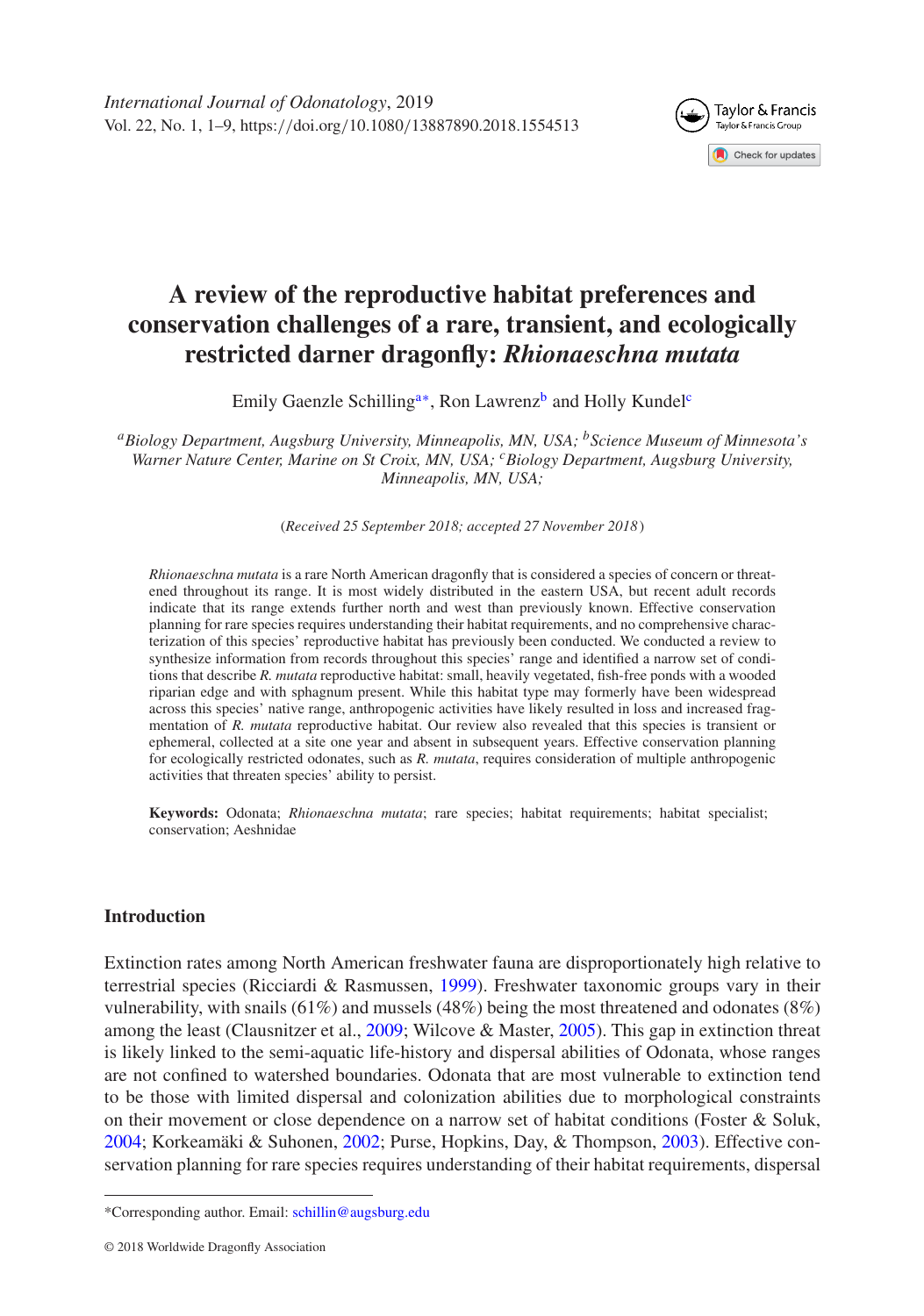#### 2 *E.G. Schilling* et al.

behaviors, and geographic distribution. Yet, these are not well documented for many Odonata, particularly for their aquatic life-stage.

*Rhionaeschna mutata* (Hagen; family: Aeshnidae) is considered a species of concern or threatened throughout its range (Brunelle & deMaynadier, [2005;](#page-6-1) NatureServe, [2018\)](#page-7-2). NatureServe ranks this species G4 globally (i.e. apparently secure: uncommon but not rare; some cause for long-term concern due to declines or other factors), and subnationally it is listed as critically imperiled (S1), imperiled (S2), or vulnerable (S3) in all states and provinces where the species has been ranked (NatureServe,  $2018$ ).<sup>1</sup> This species appears to have a small global distribution, confined to the northeastern USA and southern Canada. However, due to its rarity, the exact geographic extent of its range is uncertain. At the time of Walker's [\(1912\)](#page-8-3) monograph on North American *Aeshna*, it was known only from Indiana, Ohio, Massachusetts, and Pennsylvania (Walker, [1912\)](#page-8-3). A map of collection sites published by Beatty and Beatty [\(1969\)](#page-6-2) documents its presence in a few additional locations, all confined within the eastern USA and southern Ontario (approximately 35–43°N, 70–85°W; Figure [1\)](#page-1-0). As collection efforts of Odonata have intensified over the past few decades, more occurrences of this species have been documented throughout northeastern North America (Abbott, [2006–2018\)](#page-6-3). Recent records of this species in



<span id="page-1-0"></span>Figure 1. Known geographical distribution of *Rhionaeschna mutata*, pre-1969. Image reprinted from Beatty and Beatty [\(1969\)](#page-6-2). Evolution and speciation in the subgenus Schizuraeschna, with observations on *Aeshna* (*Schizuraeschna*) *mutata* Hagen (Odonata). *Proceedings of the Pennsylvania Academy of Science, 43*, 147–152. This image is used by permission of The Pennsylvania State University Press.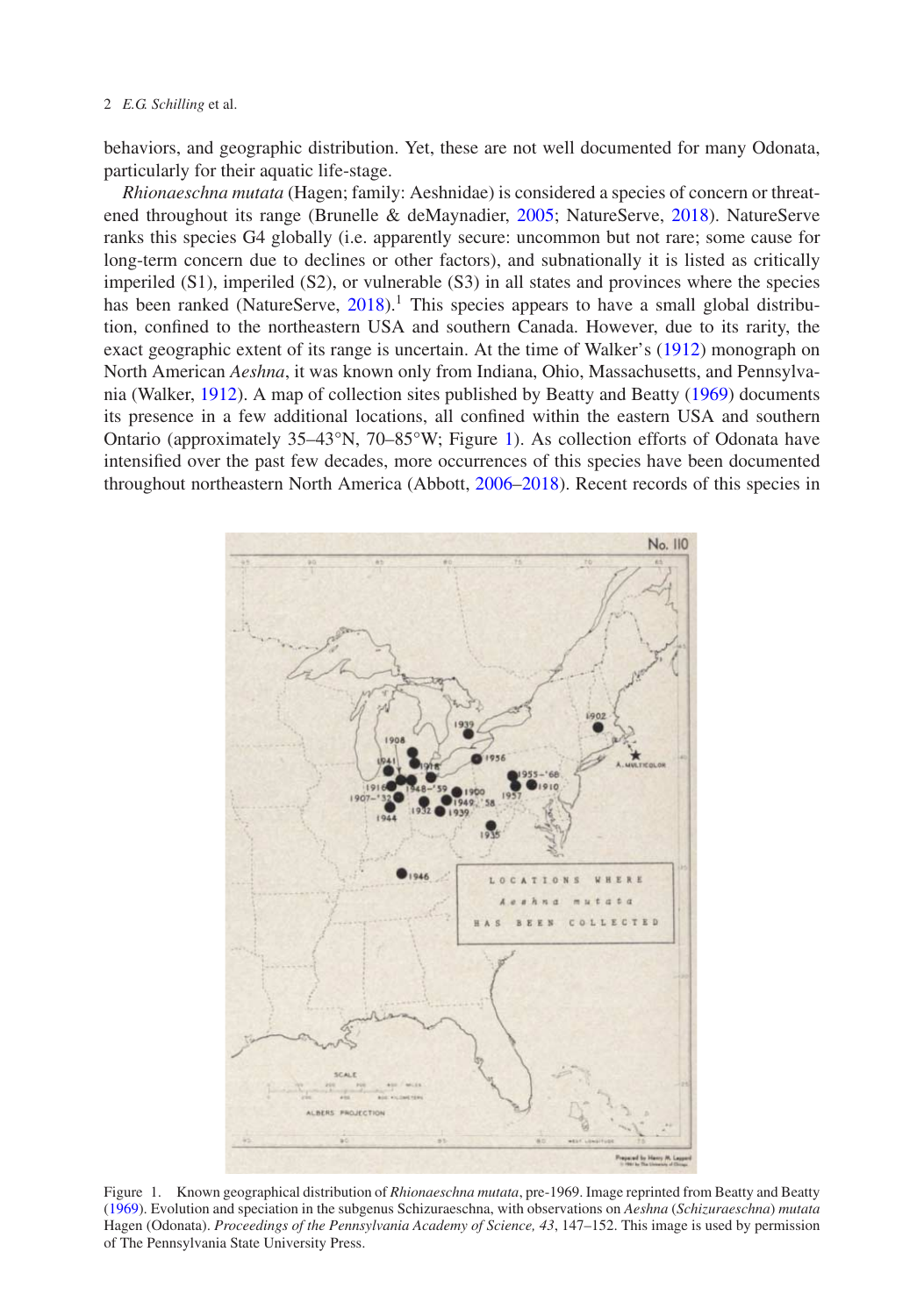Nova Scotia (Cook & Bridgehouse, [2005\)](#page-6-4), Quebec (Mochon, [2015\)](#page-7-3), northern New York (Abbott, [2006–2018\)](#page-6-3), Maine (Brunelle, [1999\)](#page-6-5), Vermont (Abbott, [2006–2018\)](#page-6-3), and Minnesota (DuBois et al., [2015\)](#page-7-4) indicate that this species' distribution extends further west and north than previously known. Whether these records indicate a northward expansion of its range, possibly linked to warming climate, or simply reflect more intensive survey efforts is unclear.

The species (formerly *Aeshna mutata*) was reclassified in 2003 to a genus of primarily tropical dragonflies. While the majority of *Rhionaeschna* species reside in South America, *R. mutata* is one of only five congenerics found in North America and the only one with an eastern North American range. This species is of particular conservation concern due to its taxonomic distinctiveness within its known range (White, Hunt, Schlesinger, Corser, & deMaynadier, [2015\)](#page-8-4). The only other *Rhionaeschna* species whose range is known to marginally overlap with *R. mutata* is *R. multicolor*; the western edge of the known range of *R. mutata* overlaps with the eastern edge of the known range of *R. multicolor* in Minnesota and Wisconsin (Abbott, [2006–2018\)](#page-6-3).

The cause of this species' rarity throughout its range is not understood. As a member of Aeshnidae, a family that includes the largest dragonfly species in North America, it is amongst the strongest fliers of odonates. Its mobility and dispersal ability is therefore unlikely to be constrained by morphology. We hypothesize that the rarity of *R. mutata* correlates to its reproductive habitat specificity. It has been demonstrated that Odonata with very specific habitat requirements may only be found in a small number of waterbodies even within water-rich regions (Hassall & Thompson, [2008\)](#page-7-5). No comprehensive characterization of *R. mutata* reproductive habitat requirements has previously been conducted. Here, we present a review of *R. mutata* habitat characteristics and address some of the challenges of conservation planning for this rare species.

#### **Characterization of** *Rhionaeschna mutata* **breeding habitat**

We queried a wide range of sources in our review of *R. mutata* reproductive habitat characteristics. Peer-reviewed publications that include detailed descriptions of *R. mutata* habitat are few, therefore we included field guides and state agency reports, in addition to peer reviewed literature, in our review. We also contacted natural resource managers in states and provinces within this species' range to gather reproductive habitat descriptors. Additionally, we consulted citizen science websites, including Odonata Central, a database that maps and records the distribution of dragonflies in North America, for records of *R. mutata* (Abbott, [2006–2018\)](#page-6-3). Odonata Central records that include detailed descriptions of locations where the specimens were collected were included in our habitat characterization. For each source we recorded the type, year, location, and habitat characteristics described. Sources are cited by source-type in Appendix 1. In total, we identified 63 sources describing *R. mutata* reproductive habitat characteristics: 29 records from Odonata Central, six published field guides, six state agency published reports, eight citizen science websites, six peer-reviewed papers, three peer-reviewed books, and personal communications with natural resource managers in five states (Virginia, Kentucky, Rhode Island, New York, Maine).

A relatively narrow range of conditions characterizing *R. mutata* reproductive habitat was revealed by our review (Table [1\)](#page-3-0). This species breeds in small/shallow, heavily vegetated ponds with a preference for those that are fish-free, although this association is not obligate. They prefer waterbodies that have a wooded riparian edge. They have a tendency to breed in "boggy" ponds with a sphagnum fringe, indicating a possible association with acidic water. Additionally, they seem to prefer semi-permanent waterbodies, although they may not be restricted to a temporary hydroperiod. One study noted their ability to persist in low-water years, possibly indicating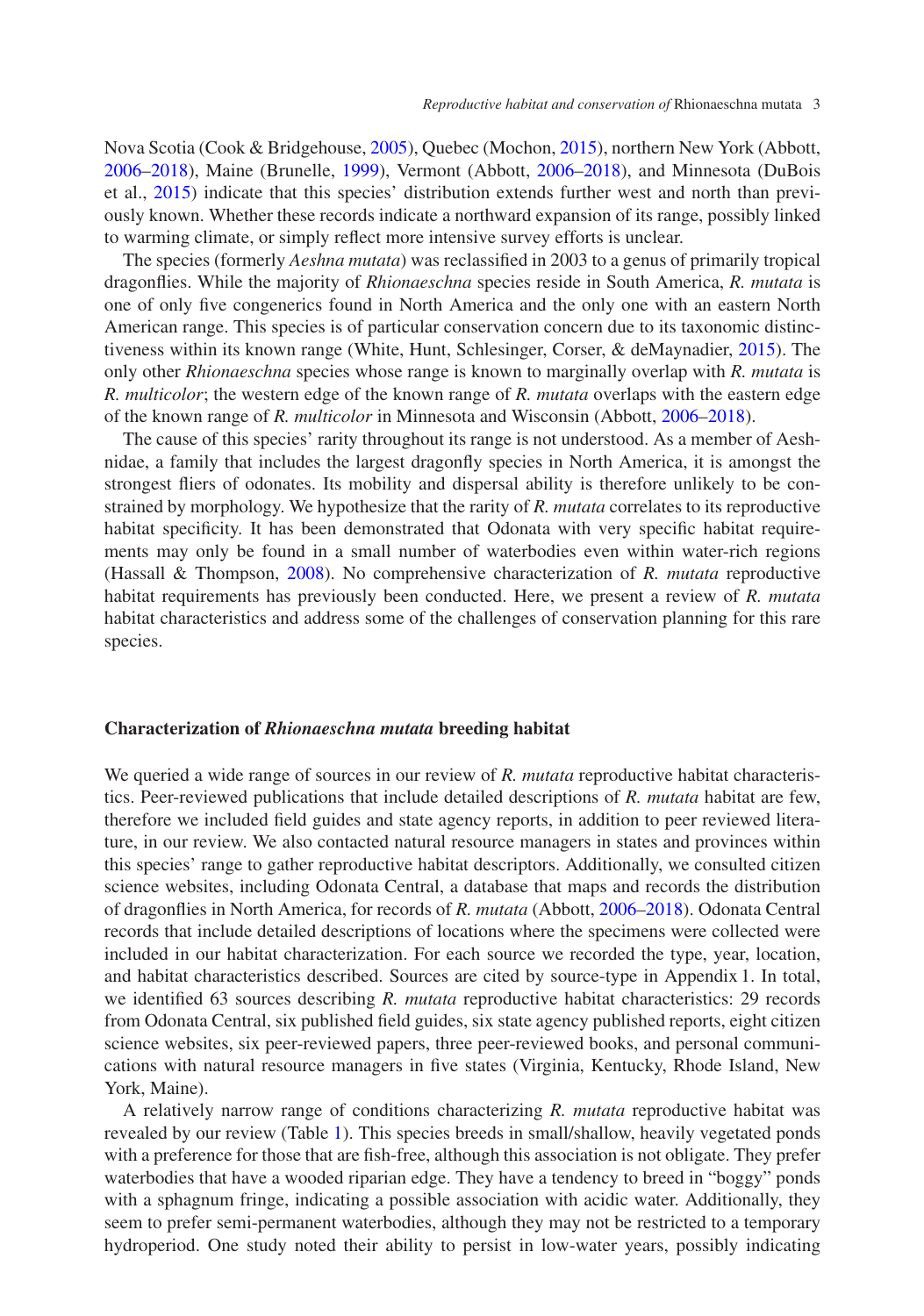| Habitat characteristics        | Number (and percent) of sources ( $N = 63$ )<br>naming characteristic |
|--------------------------------|-----------------------------------------------------------------------|
| Spatterdock (yellow) waterlily | 27(43%)                                                               |
| Heavily vegetated              | 21(33%)                                                               |
| Boggy (sphagnum/peat)          | 20(32%)                                                               |
| Wooded riparian edge           | 19 (30%)                                                              |
| Fish-free                      | 18 (29%)                                                              |
| Shallow/small                  | 11(18%)                                                               |
| Semi-permanent                 | 8(13%)                                                                |
| White waterlily                | $6(10\%)$                                                             |

<span id="page-3-0"></span>Table 1. *R. mutata* breeding habitat characteristics identified from a review of sources reporting habitat information within this species' known range. Characteristics named in  $\geq 10\%$  of sources are reported here (see Appendix 1 for full list).

drought hardiness, similar to its congeneric *R. multicolor* which persists in much more arid regions (Shiffer & White, [1995\)](#page-8-5). As indicated by their name, they are also associated with spatterdock waterlily (aka yellow waterlily; *Nuphar variegatum* or *Nuphar advena*); however, this association does not appear to be obligate. They also are associated with other emergent macrophytes, such as White Waterlily (*Nymphaea odorata*).

Most of the characteristics that describe optimal reproductive habitat for this species are interrelated. *R. mutata* is similar to other members of Aeshnidae in its association with fish-free waterbodies (Schilling, Loftin, & Huryn, [2009b\)](#page-8-6). Aeshnidae are top predators in permanent fish-free waterbodies (McPeek, [1990,](#page-7-6) [1998\)](#page-7-7). Like other large, active macroinvertebrates, their conspicuousness makes them particularly vulnerable to fish predation, and they thrive in waterbodies where fish are absent (Crowder & Cooper, [1982;](#page-7-8) Schilling et al., [2009b;](#page-8-6) Werner & McPeek, [1994\)](#page-8-7). It is well documented that fish predation directly impacts larval odonates, with some species more vulnerable than others (Crowder & Cooper, [1982;](#page-7-8) Johansson & Brodin, [2003;](#page-7-9) Johnson & Crowley, [1980;](#page-7-10) McPeek, [1998;](#page-7-7) Morin, [1984a;](#page-7-11) Pierce, Crowley, & Johnson, [1985;](#page-8-8) Schilling, Loftin, & Huryn, [2009a;](#page-8-9) Torben, Goran, & Suhling, [2010\)](#page-8-10). The success of large, predatory macroinvertebrates in fish-free habitats is likely linked not only to the absence of direct fish predation on their nymphs, but also indirectly to the lack of competition with fish for common prey (Morin, [1984b\)](#page-7-12). In fact, fish ponds can act as ecological "sinks" for dragonflies (Sigutova, Sigut, & Dolny, [2015\)](#page-8-11).

The association of *R. mutata* with acidic water and ponds with a sphagnum fringe is similar to other aeshnids, such as *Aeshna tuberculifera*, that have also shown associations with low pH and boggy conditions (Nikula, Loose, & Burne, [2003;](#page-7-13) Paulson, [2011;](#page-8-12) Pollard & Berrill, [1992\)](#page-8-13). One reason that these species are acidophilic may be linked to their preference for fish-free habitats; this may be an indirect effect mediated through fish predators that do not persist in low pH environments (Johansson & Brodin, [2003;](#page-7-9) Magnuson et al., [1998;](#page-7-14) Rychla, Benndorf, & Bucynski,  $2011$ ). Odonata are known to use indirect cues for habitat selection, and it is possible that acidophilic plants, such as sphagnum, are used as oviposition cues for fish absence (Corbet, [1999\)](#page-7-15). Similarly, the preference of *R. mutata* for small/shallow semi-permanent ponds is likely also associated with the exclusion of fish from these habitats due to occasional drying and winter anoxia (Magnuson et al., [1998\)](#page-7-14). Others have suggested that freshwater insects, including Odonata, with larval stages that are sensitive to fish predation select small waterbodies for oviposition as a fish-predator avoidance mechanism (Bohenek, Pintar, Breech, & Resetaris, [2017;](#page-6-6) Johansson & Brodin, [2003\)](#page-7-9).

Small, shallow ponds are also more likely to be heavily vegetated, another key *R. mutata* habitat characteristic. Their attraction to heavily vegetated ponds is likely linked to oviposition behavior. Females oviposit on spatterdock stems, undersides of spatterdock leaves, and in other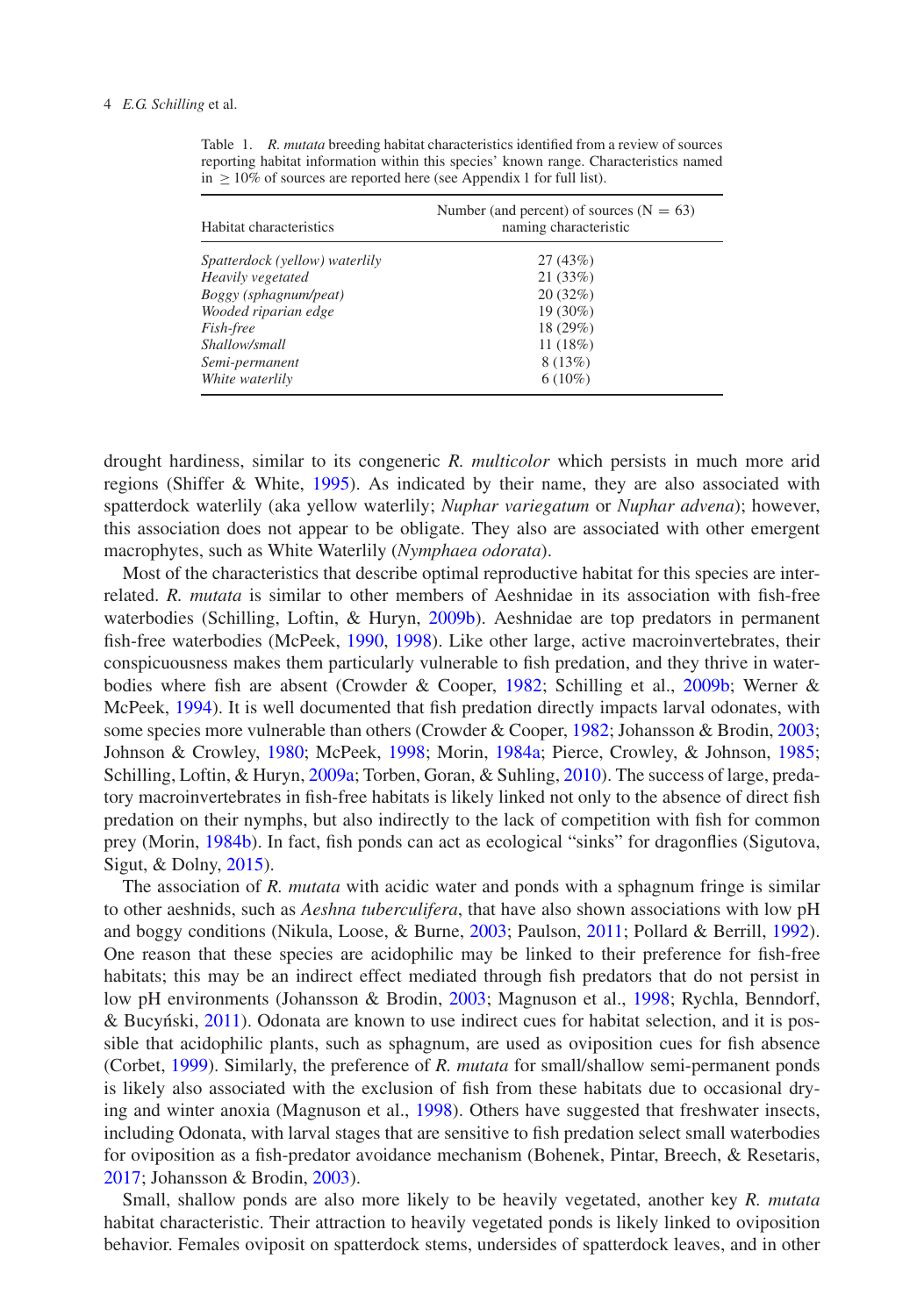aquatic and emergent vegetation as well as in shoreline mud (Beatty & Beatty, [1969;](#page-6-2) Dunkle, [2000;](#page-7-16) Nikula et al., [2003;](#page-7-13) Opler, [1985\)](#page-8-15). Shallow ponds have an extended littoral zone, and thus provide an abundance of oviposition sites. Despite their common name (Spatterdock Darner), our review indicates that *R. mutata* is not restricted to ponds with spatterdock waterlily. They are also successful in ponds with different types of emergent macrophytes, including white waterlily (*Nymphaea odorata*) and pond weed (*Potamogeton* spp.). Finally, the preference of *R. mutata* to breed in ponds with a wooded riparian edge may be associated with the provision of emergence sites by downed branches and trees. Preferences for emergence supports within a species have been documented for other Anisopterans (Corbet, [1999;](#page-7-15) Worthen, [2010\)](#page-8-16). When *R. mutata* was first documented in Minnesota, exuviae were collected mainly on the underside of sticks and logs along the shoreline (R. Lawrenz, personal observation).

#### **A transient species**

Very few observations of persistent *R. mutata* populations have been documented (e.g. Shiffer & White, [2014\)](#page-8-17). Many state and provincial records of this species (25% of sources) indicate that this species' distribution is locally restricted (or rare), with adults observed at a small number of sites and few reproductive ponds confirmed with exuviae and/or nymph collection. Sources indicate that this species is transient or ephemeral, with adults collected at a site one year and absent in subsequent years (Appendix 1). Sources that have documented reproduction with nymphs and/or exuviae also indicate transience of the species. For example, a breeding population was documented with nymph and exuviae collection in two small, fish-free kettle ponds in the St. Croix River Valley, Minnesota in 2009–2015 (DuBois et al., [2015\)](#page-7-4). This was first record of this species in the region, and documents the furthest northwest population in the species' known range. However, numbers of *R. mutata* in the two breeding ponds declined in 2013–2014. Intensive systematic survey efforts of nymphs, exuviae, and adults in 2015 and 2016 in the same breeding ponds and several other nearby waterbodies with similar habitat characteristics have revealed no further evidence of *R. mutata* in the region (Schilling E.G. and Lawrenz, R., unpublished data). Whether the species has gone locally extinct or undetected by survey efforts is uncertain, but points to the challenge of conservation planning for a species whose distribution and abundance seems to vary widely from year to year.

This species' transience and its preference for fish-free habitats corroborates the findings of Van Allen, Rasmussen, Dibble, Clay, and Rudolf [\(2017\)](#page-8-18) that dragonfly communities are more stable through time and space in ponds with fish as top predators, whereas dragonfly communities in fish-free ponds show higher levels of species turnover (Van Allen et al., [2017\)](#page-8-18). Variability in dragonfly abundance and species composition in fish-free lakes may be linked to the vagility of taxa associated with this habitat type. Amongst the strongest fliers of Odonates, aeshnids are highly mobile as adults. Some aeshnid species, such as *Anax junius*, are known to migrate long distances on a continental scale*,* which is believed to be a key dispersal mechanism for colonizing new habitats (May, [2012\)](#page-7-17). Dispersal may be particularly important for dragonflies that rely on fish-free habitats. While there are many types of fish-free habitats, those that are small and shallow tend to have a more variable hydroperiod, dependent on precipitation patterns, than deeper fish-free waterbodies with a permanent hydroperiod (Brönmark & Hansson, [2005;](#page-6-7) Stoks & McPeek, [2003\)](#page-8-19). Many small, shallow ponds experience occasional late season drying and winter anoxia, environmental factors that ensure fish absence but that may also result in local extirpation of dragonfly populations for species that cannot withstand drying (Magnuson et al., [1998;](#page-7-14) Stoks & McPeek, [2003\)](#page-8-19). This habitat instability likely favors dispersal and dragonfly reproduction in several different waterbodies across the landscape to ensure persistence on a regional scale (May, Gregoire, Gregoire, Lubertazzi, & Matthews, [2017\)](#page-7-18). Correspondingly,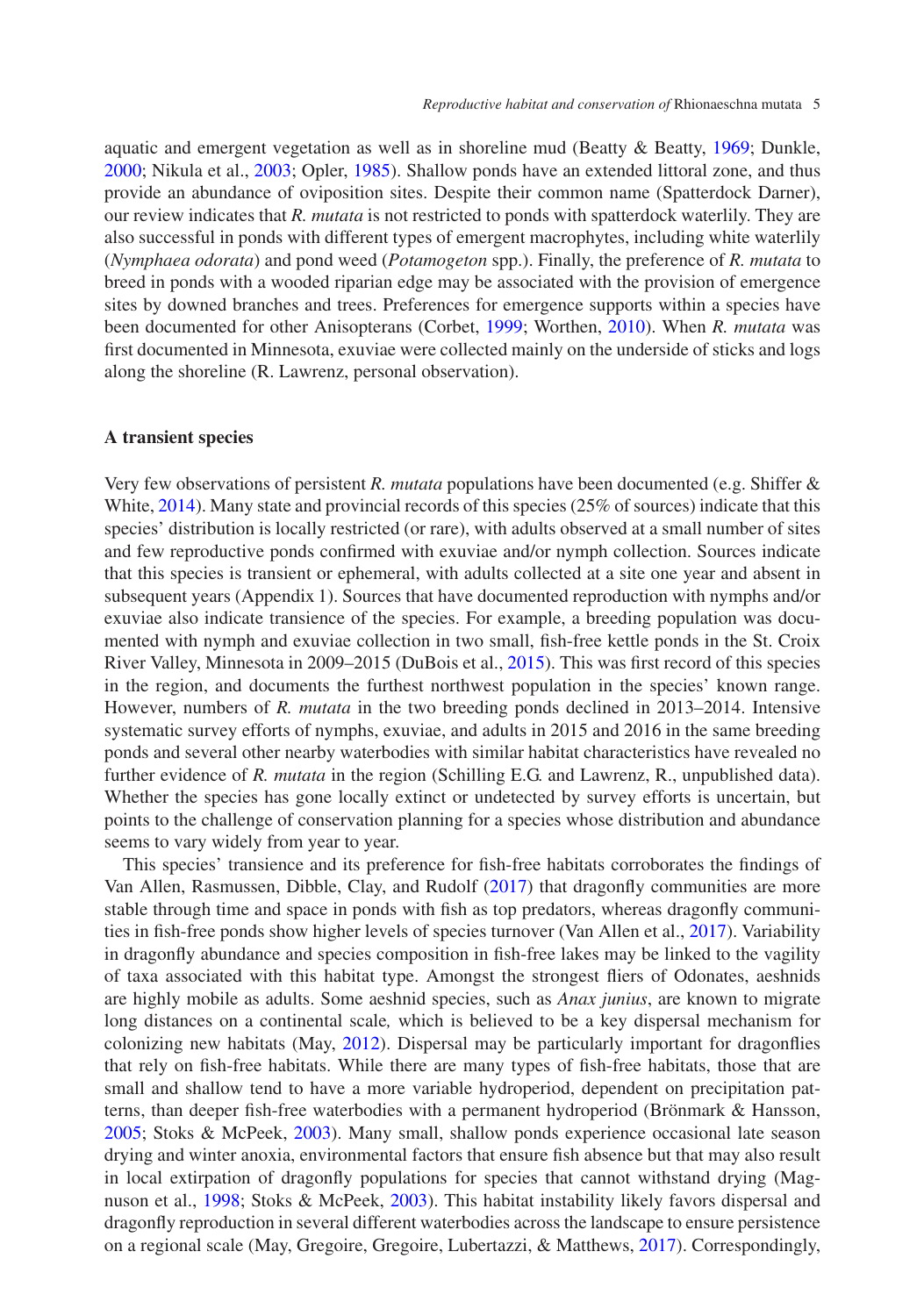lentic dragonflies are known to be stronger dispersers than lotic species, as lentic habitats are less persistent over time than lotic habitats (Corbet, [1999;](#page-7-15) Hof, Brändle, & Brandl, [2006;](#page-7-19) Hof et al., [2012\)](#page-7-20). Interestingly, the dispersal ability of lentic species and their adaptation to more variable habitats is thought to result in larger ranges, wider ecological preferences, and ultimately confer a lower extinction risk relative to lotic species (Clausnitzer et al., [2009\)](#page-6-0). The rarity of *R. mutata* does not fit this paradigm. Odonata that are habitat specialists, like *R. mutata*, are more prone to changes in environmental conditions than habitat generalist, and thus are more prone to experiencing local extinction (Korkeamäki & Suhonen, [2002\)](#page-7-1).

#### **Conservation challenges**

Ultimately, the availability of suitable reproductive habitat will dictate whether *R. mutata* will persist on a landscape scale. Waterbodies exhibiting the conditions that we identified as ideal *R. mutata* reproductive habitat may historically have been widespread throughout this species' range. The abundance of small lakes and ponds across the landscape is high relative to larger waterbodies, and many small waterbodies in North America are isolated from the surface hydrology network (Downing, [2010;](#page-7-21) Hill, Weber, Debbout, & Leibowitz, [2018\)](#page-7-22). Hydrological isolation is correlated with fish absence (due to the lack of natural routes of colonization by fish); therefore, the number of fish-free ponds distributed across the landscape was likely historically high (Magnuson et al., [1998;](#page-7-14) Schilling, Loftin, DeGoosh, Huryn, & Webster, [2008\)](#page-8-20). However, humans have historically undervalued small waterbodies, and the ecological integrity of this habitat type has become increasingly threatened due to anthropogenic activities.

Studies of *R. mutata* dating back to the early 1900s have called for the protection of woodland ponds from agriculture and development (Williamson, [1921\)](#page-8-21). Unfortunately, the pace of anthropogenic environmental change has only accelerated since these early studies, and small waterbodies in the northern hemisphere have become increasingly threatened. Humans disrupt natural barriers to fish migration into hydrologically isolated ponds via fish stocking and hydrological alterations, resulting in fewer fish-free waterbodies distributed across the landscape (Hanson et al., [2005;](#page-7-23) Rahel, [2007;](#page-8-22) Schilling et al., [2009a\)](#page-8-9). Research shows that shallow lakes are particularly vulnerable to shifting stable states from clear to turbid water as a result of fish introductions and upland agricultural practices that cause nutrient loading (Hobbs et al., [2014\)](#page-7-24). This shift in water quality and accompanying differences in the dominant primary producers (planktonic versus macrophytic) in turbid versus clear shallow lakes can have a dramatic effect on macroinvertebrate communities, although impacts on odonates have not yet been studied (Nolby, Zimmer, Hanson, & Herwig, [2015\)](#page-7-25). Additionally, deforestation threatens the integrity of both upland and aquatic habitats, and forest fragmentation can limit movement of adult Odonata between suitable habitat patches (Jonsen & Taylor, [2000\)](#page-7-26). Finally, accumulating evidence suggests that climate change, especially rising global temperature, is affecting Odonata. Shifts in distributional range and phenology, as well as community reorganization, have been documented (Bush, Theischinger, Nipperess, Turak, & Hughes, [2013;](#page-6-8) Flenner & Sahlén, [2008;](#page-7-27) Hassall & Thompson, [2008;](#page-7-5) Hassall, Thompson, French, & Harvey, [2007;](#page-7-28) Hickling, Roy, Hill, & Thomas, [2005;](#page-7-29) Ott, [2001\)](#page-8-23). In particular, species inhabiting small, shallow ponds may be especially prone to experiencing the effects of warming climate, due to the smaller thermal mass in these waterbodies than in larger, deeper lakes (Matthews, [2010\)](#page-7-30).

Thus, there are multiple human stressors that are likely impacting the quality and distribution of *R. mutata* reproductive habitat throughout its range. And, we suggest that the apparently stochastic and rare occurrence of this species across its range is linked not only to its habitat specificity, but also an overall decline in suitable habitat. These factors combined make conservation planning challenging for this rare and transient species. Additionally, defining ecological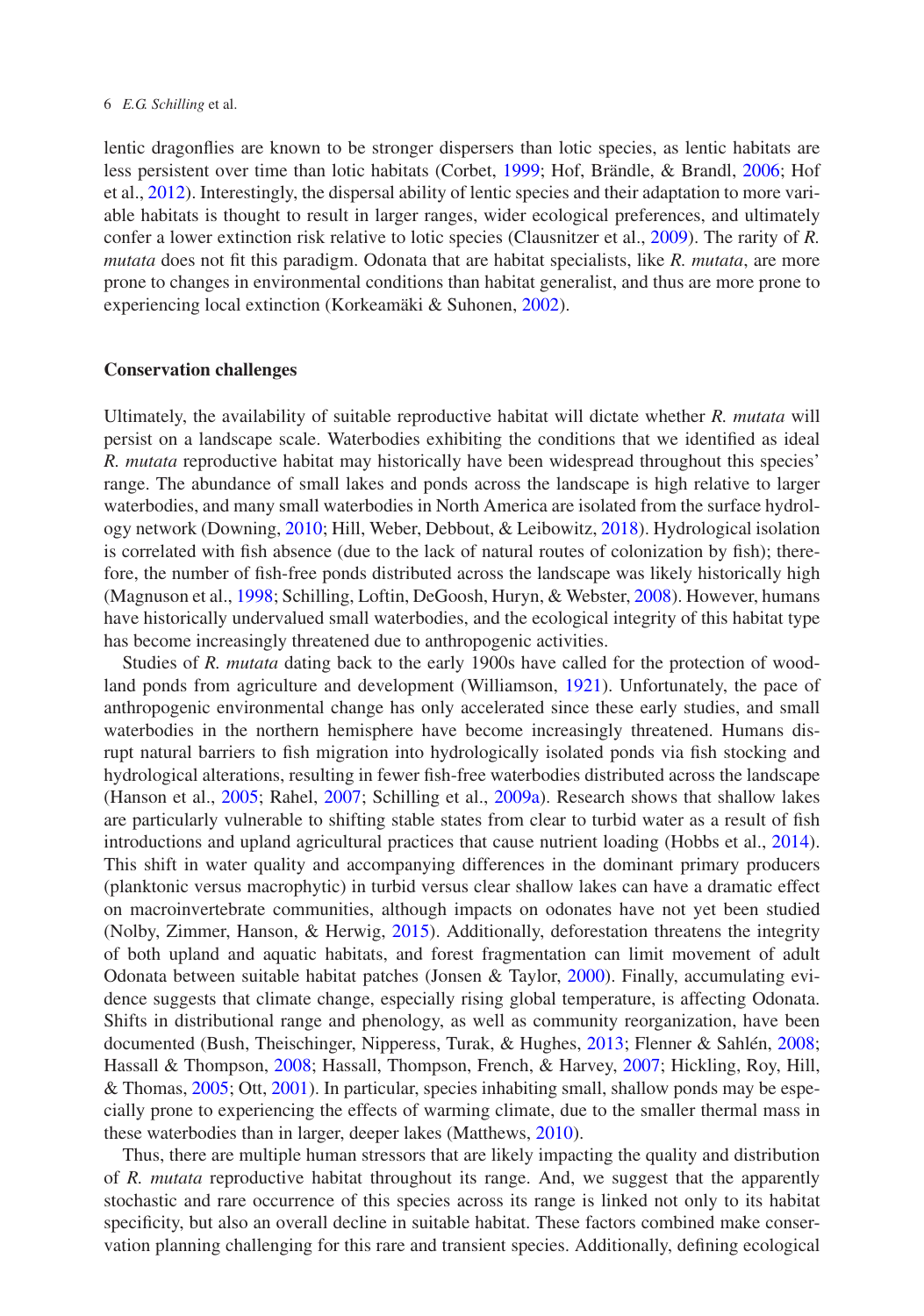requirements for Odonata to inform conservation planning is ideally based on evidence of reproduction, due to the potential for painting a misleadingly broad picture of a species' ecological niche when only adult records are used (Patten, Bried, & Smith-Patten, [2015\)](#page-8-24). However, most records of *R. mutata* are one-time observations of adults (Beatty & Beatty, [1969\)](#page-6-2). We found few studies that document repeated adult records at a pond (Montgomery, [1947;](#page-7-31) Shiffer & White, [1995\)](#page-8-5) and even fewer that document emergence (e.g. with exuviae) or examine for the presence of nymphs (DuBois et al., [2015\)](#page-7-4). This points to the challenge of conservation planning for Odonata in general; data on reproductive habitat preferences are scarce relative to adult presence (Patten et al., [2015\)](#page-8-24). We acknowledge that our inclusion of adult records to indicate reproductive habitat preferences may result in criteria that are too course, possibly preventing us from discerning even more idiosyncratic requirements of this species. However, our review provides the most comprehensive synthesis of known habitat associations of *R. mutata* to date. The habitat criteria that emerge from our review (small, heavily vegetated, fish-free ponds with a wooded riparian edge and with sphagnum present) may be used as a guide for selecting potentially suitable ponds as candidate waterbodies to conserve in order to confer protection to this species.

## **Acknowledgements**

We would like to acknowledge the Augsburg University Undergraduate Research and Graduate Opportunities program, especially Elise Linna, who assisted in in the collection of sources for this review. Funding was provided by Augsburg University. We would also like to thank Ami Thompson and two anonymous reviewers for their review of this manuscript.

## **Supplementary data**

Supplemental data for this article can be accessed here <https://doi.org/10.1080/13887890.2018.1554513>

#### **Note**

1. Connecticut (S2), Illinois (S2), Indiana (S1S2), Iowa (S1), Kentucky (S1S2), Maryland (S1), Massachusetts (S3), Michigan (SNR), Missouri (SNR), New Hampshire (S1), New Jersey (S3), New York (S2), Ohio (S2), Pennsylvania (S1), Rhode Island (S2), Tennessee (S3S4), Vermont (S1), Virginia (S2), West Virginia (S1), Wisconsin (S1), and Ontario (S1)

## **References**

- <span id="page-6-3"></span>Abbott, J. C. (2006–2018). OdonataCentral: an online resource for the distribution and identification of Odonata. *Odonata Central*. Retrieved from <http://www.odonatacentral.org>
- <span id="page-6-2"></span>Beatty, G. H., & Beatty, A. F. (1969). Evolution and speciation in the subgenus *Schizuraeschna*, with observations on *Aeshna (Schizuraeschna) mutata* Hagen (Odonata). *Proceedings of the Pennsylvania Academy of Science*, *43*, 147– 152.
- <span id="page-6-6"></span>Bohenek, J. R., Pintar, M. R., Breech, T. M., & Resetaris, W. (2017). Patch size influences perceived patch quality for colonising *Culex* mosquitoes. *Freshwater Biology*, *62*, 1614–1622.
- Brönmark, C., & Hansson, L. (2005). *The Biology of Lakes and Ponds* (2nd ed.). Oxford, UK: Oxford University Press.
- <span id="page-6-7"></span><span id="page-6-5"></span>Brunelle, P. (1999). Distribution of damselflies and dragonflies (Odonata) of Maine, United States. *Northeastern Naturalist*, *62*, 95–118.
- <span id="page-6-1"></span>Brunelle, P. M., & deMaynadier, P. G. 2005. *The Maine Damselfly and Dragonfly Survey: A final report*. Retrieved from the Maine Damselfly and Dragonfly Survey website: https://drive.google.com/file/d/0B985dSJVRA1mak8 wcGtCMlgwV1E/view
- <span id="page-6-8"></span>Bush, A., Theischinger, G., Nipperess, D. A., Turak, E., & Hughes, L. (2013). Dragonflies: climate canaries for river management. *Diversity and Distributions*, *19*, 86–97.
- <span id="page-6-0"></span>Clausnitzer, V., Kalkman, V. J., Ram, M., Collen, B., Baillie, J. E. M., Bedjanič, M., ... Wilson, K. (2009). Odonata enter the biodiversity crisis debate: The first global assessment of an insect group. *Biological Conservation*, *142*, 1864–1869.
- <span id="page-6-4"></span>Cook, C., & Bridgehouse, D. (2005). *Aeshna mutata* Hagen (Spatterdock Darner) in Nova Scotia, a new provincial record, and significant range extension. *Argia 16*, 5.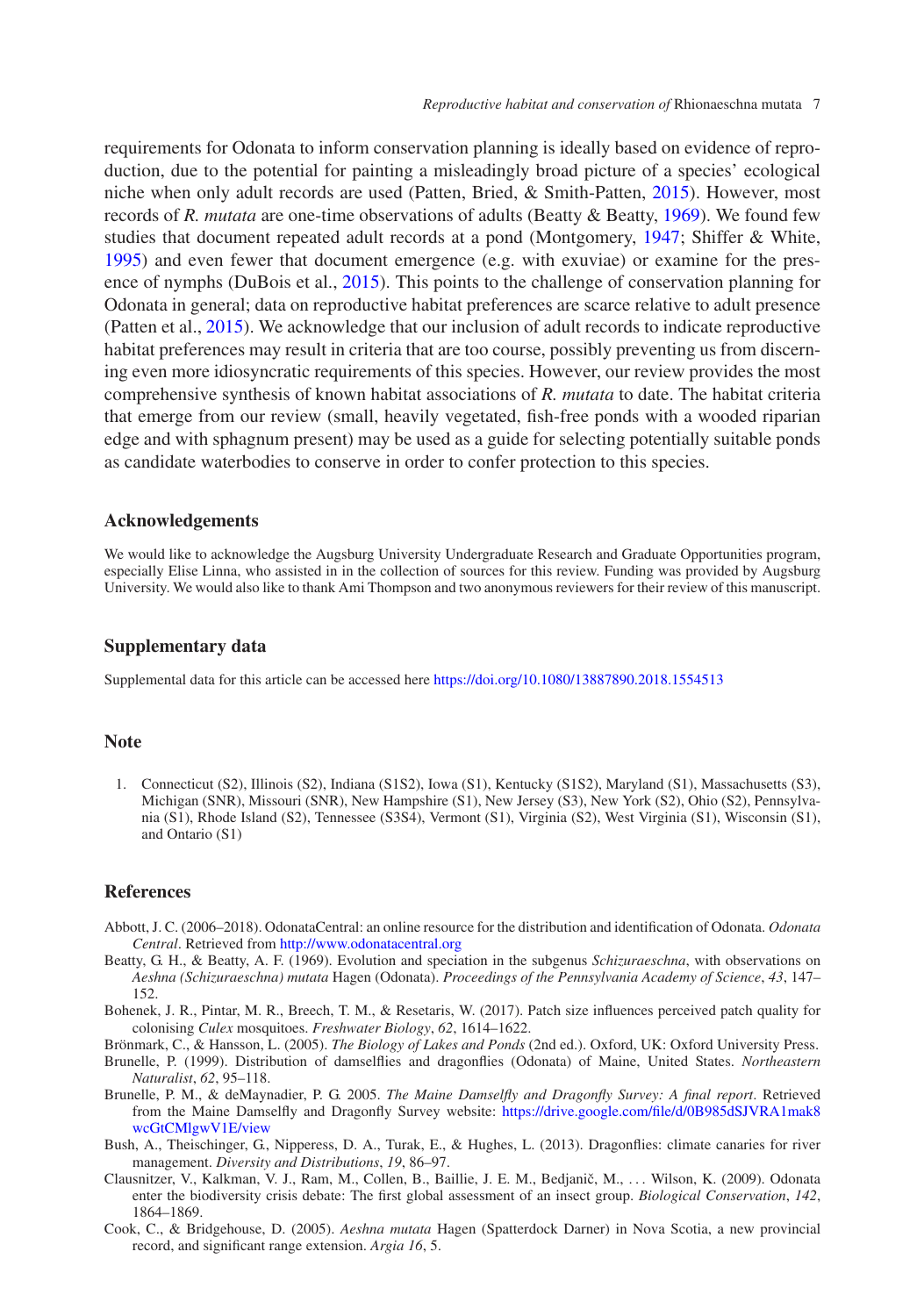#### 8 *E.G. Schilling* et al.

Corbet, P. S. (1999). *Dragonflies: Behavior and ecology of Odonata*. Ithaca, NY: Cornell University Press.

- <span id="page-7-15"></span><span id="page-7-8"></span>Crowder, L. B., & Cooper, W. E. (1982). Habitat structural complexity and the interactions between bluegills *Lepomis macrochirus* and their prey. *Ecology*, *63*, 1802–1813.
- Downing, J. A. (2010). Emerging global role of small lakes and ponds: little things mean a lot. *Limnetica*, *29*, 9–24.
- <span id="page-7-21"></span><span id="page-7-4"></span>DuBois, R., Lawrenz, R., Johnson, D., Smith, W., Chrouser, R., & Jackson, D. (2015). First records for *Rhionaeschna multicolor* (Blue-eyed Darner) and *R. mutata* (Spatterdock Darner) in Minnesota and Wisconsin, and their overlapping ranges in these states. *Argia*, *27*, 32–35.
- <span id="page-7-16"></span>Dunkle, S. W. (2000). *Dragonflies through binoculars: A field guide to dragonflies of North America*. New York, NY: Oxford University Press.
- <span id="page-7-27"></span>Flenner, I., & Sahlén, G. (2008). Dragonfly community re-organisation in boreal forest lakes: Rapid species turnover driven by climate change? *Insect Conservation and Diversity*, *1*, 169–179.
- <span id="page-7-0"></span>Foster, S. E., & Soluk, D. A. (2004). Evaluating exuvia collection as a management tool for the federally endangered Hine's emerald dragonfly, *Somatochlora hineana* Williamson (Odonata: Cordulidae). *Biological Conservation*, *118*, 15–20.
- <span id="page-7-23"></span>Hanson, M. A., Zimmer, K. D., Bulter, M. G., Tangen, B. A., Herwig, B. R., & Euliss, N. H. (2005). Biotic interactions as determinants of ecosystem structure in prairie wetlands: an example using fish. *Wetlands*, *25*, 764–775.
- <span id="page-7-5"></span>Hassall, C., & Thompson, D. J. (2008). The effects of environmental warming on Odonata: A review. *International Journal of Odonatology*, *11*, 131–153.
- <span id="page-7-28"></span>Hassall, C., Thompson, D. J., French, G. C., & Harvey, I. F. (2007). Historical changes in the phenology of British Odonata are related to climate. *Global Change Biology*, *13*, 933–941.
- <span id="page-7-29"></span>Hickling, R., Roy, D. B., Hill, J. K., & Thomas, C. D. (2005). A northward shift of range margins in British Odonata. *Global Change Biology*, *11*, 502–506.
- <span id="page-7-22"></span>Hill, R. A., Weber, M. H., Debbout, R. M., & Leibowitz, S. G. (2018). The Lake-Catchment (LakeCat) Dataset: characterizing landscape features for lake basins within the conterminous USA. *Freshwater Science*, *37*, 208–221.
- <span id="page-7-24"></span>Hobbs, W. O., Theissen, K. M., Hagen, S. M., Bruchu, C. W., Czeck, B. C., Ramstack Hobbs, J. M., & Zimmer, K. D. (2014). Persistence of clear-water, shallow-lake ecosystems: the role of protected areas and stable aquatic food webs. *Journal of Paleolimnology*, *51*, 405–420.
- <span id="page-7-19"></span>Hof, C., Brändle, M., & Brandl, R. (2006). Lentic odonates have larger and more northern ranges than lotic species. *Journal of Biogeography*, *33*, 63–70.
- <span id="page-7-20"></span>Hof, C., Brändle, M., Dehling, D. M., Munguía, M., Brandl, R., Araújo, M. B., & Rahbek, C. (2012). Habitat stability affects dispersal and the ability to track climate change. *Biology Letters*, *8*, 639–643.
- <span id="page-7-9"></span>Johansson, F., & Brodin, T. (2003). Effects of fish predators and abiotic factors on dragonfly community structure. *Journal of Freshwater Ecology*, *18*, 415–423.
- <span id="page-7-10"></span>Johnson, D. M., & Crowley, P. H. (1980). Habitat and seasonal segregation among coexisting odonate larvae. *Odonatologica*, *9*, 297–308.
- <span id="page-7-26"></span>Jonsen, I. D., & Taylor, P. D. (2000). Fine-scale movement behaviors of calopterygid damselflies are influenced by landscape structure: an experimental manipulation. *Oikos*, *88*, 553–562.
- <span id="page-7-1"></span>Korkeamäki, E., & Suhonen, J. (2002). Distribution and habitat specialization of species affect local extinction in dragonfly Odonata populations. *Ecography*, *25*, 459–465.
- <span id="page-7-14"></span>Magnuson, J. J., Tonn, W. M., Banerjee, A., Toivonen, J., Sanchez, O., & Rask, M. (1998). Isolation vs. extinction in the assembly of fishes in small northern lakes. *Ecology*, *79*, 2941–2956.
- <span id="page-7-30"></span>Matthews, J. H. (2010). Anthropogenic climate change impacts on ponds: a thermal mass perspective. *BioRisk*, *5*, 193– 209.
- <span id="page-7-17"></span>May, M. L. (2012). A critical overview of progress in studies of migration of dragonflies (Odonata: Anisoptera), with emphasis on North America. *Journal of Insect Conservation*, *17*, 1–15.
- <span id="page-7-18"></span>May, M. L., Gregoire, J. A., Gregoire, S. M., Lubertazzi, M. A., & Matthews, J. H. (2017). Emergence phenology, uncertainty, and the evolution of migratory behavior in Anax junius (Odonata: Aeshnidae). *PLOS one*, *12*, e0183508.
- <span id="page-7-6"></span>McPeek, M. A. (1990). Determination of species composition in the *Enallagma* damselfly assemblages of permanent lakes. *Ecology*, *71*, 83–98.
- <span id="page-7-7"></span>McPeek, M. A. (1998). The consequences of changing the top predator in a food web: a comparative experimental approach. *Ecological Monographs*, *68*, 1–23.
- <span id="page-7-3"></span>Mochon, A. (2015). Les libellules du lac des Atocas au parc national du Mont-Saint-Bruno: découverte d'une population de I'aeschne des nénuphars au Québec. *Le Naturaliste Canadien*, *139*, 20–24.
- <span id="page-7-31"></span>Montgomery, B. E. (1947). The distribution and relative seasonal abundance of Indiana species of five families of dragonflies. *Proceedings of the Indiana Academy of Science*, *56*, 163–169.
- <span id="page-7-11"></span>Morin, P. J. (1984a). Odonate guild composition: experiments with colonization history and fish predation. *Ecology*, *65*, 1866–1873.
- <span id="page-7-12"></span>Morin, P. J. (1984b). The impact of fish exclusion on the abundance and species composition of larval odonates: results of short-term experiments in a North Carolina farm pond. *Ecology*, *65*, 53–60.
- <span id="page-7-2"></span>NatureServe. 2018. NatureServe Explorer: An online encyclopedia of life [web application]. Version 7.0. NatureServe, Arlington, VA, USA. Retrieved from [http://explorer.natureserve.org.](http://explorer.natureserve.org)
- <span id="page-7-13"></span>Nikula, B., Loose, J. L., & Burne, M. R. (2003). *A field guide to the dragonflies and damselflies of Massachusetts*. Westborough, MA: Massachusetts Division of Fisheries and Wildlife, Natural Heritage and Endangered Species Program.
- <span id="page-7-25"></span>Nolby, L. E., Zimmer, K. D., Hanson, M. A., & Herwig, B. R. (2015). Is the island biogeography model a poor predictor of biodiversity patterns in shallow lakes? *Freshwater Biology*, *60*, 870–880.